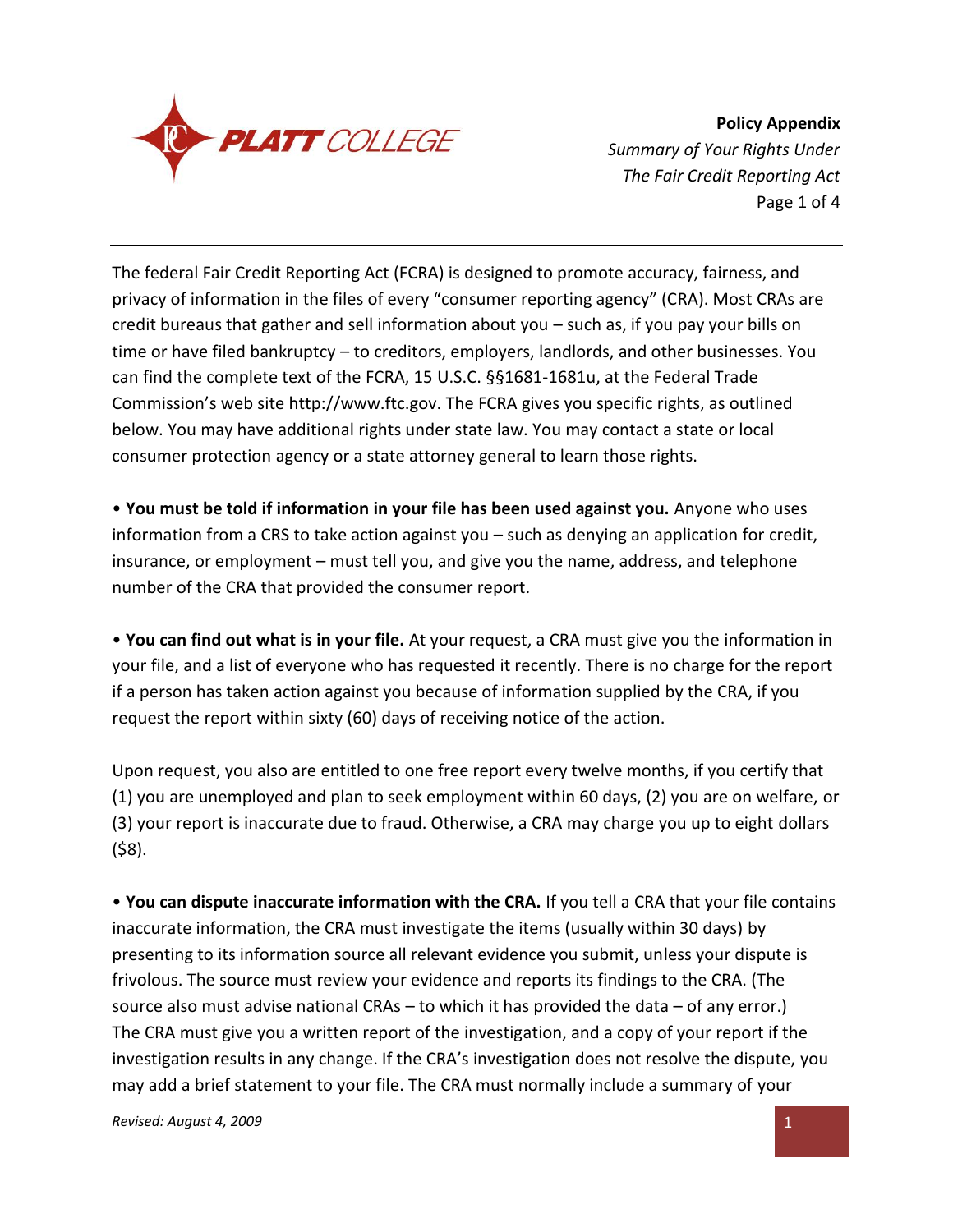statement in future reports. If an item is deleted or a dispute statement is filed, you may ask that anyone who has recently received your report be notified of the change.

• **Inaccurate information must be corrected or deleted.** A CRA must remove or correct inaccurate or unverified information from its files, usually within 30 days after you dispute it. However, the CRA is not required to remove accurate data from your file unless it is outdated (as described below) or cannot be verified. If your dispute results in any change to your report, the CRA cannot reinsert into your file a disputed item unless the information source verifies its accuracy and completeness. In addition, the CRA must give you a written notice telling you it has reinserted the item. The notice must include the name, address, and telephone number of the information source.

• **You can dispute inaccurate items with the source of the information.** If you tell anyone – such as a creditor who reports to a CRA – that you dispute an item, they may not then report the information to a CRA without including a notice of your dispute. In addition, once you've notified the source in writing of the error, it may not continue to report the information if it is, in fact, an error.

• **Outdated information may not be reported.** In most cases, a CRA may not report negative information that is more than seven (7) years old; ten (10) years for bankruptcies.

• **Access to your file is limited.** A CRA may provide information about you only to people with a need recognized by the FCRA – usually to consider an application with a creditor, insurer, employer, landlord, or other business.

• **Your consent is required for reports that are provided to employers, or reports that contain medical information.** A CRA may not give out information about you to your employer, or prospective employer, without your written consent. A CRA may not report medical information about you to creditors, insurers, or employers without your permission.

• **You may choose to exclude your name from CRA lists for unsolicited credit and insurance offers.** Creditors and insurers may use file information as the basis for sending you unsolicited offers of credit or insurance. Such offers must include a toll-free telephone number for you to call, if you want your name and address removed from future lists. If you call, you must be kept off the lists for two years. If you request the CRA from provided for this purpose, complete, and return it to the CRA, your name and address must be taken off the lists indefinitely.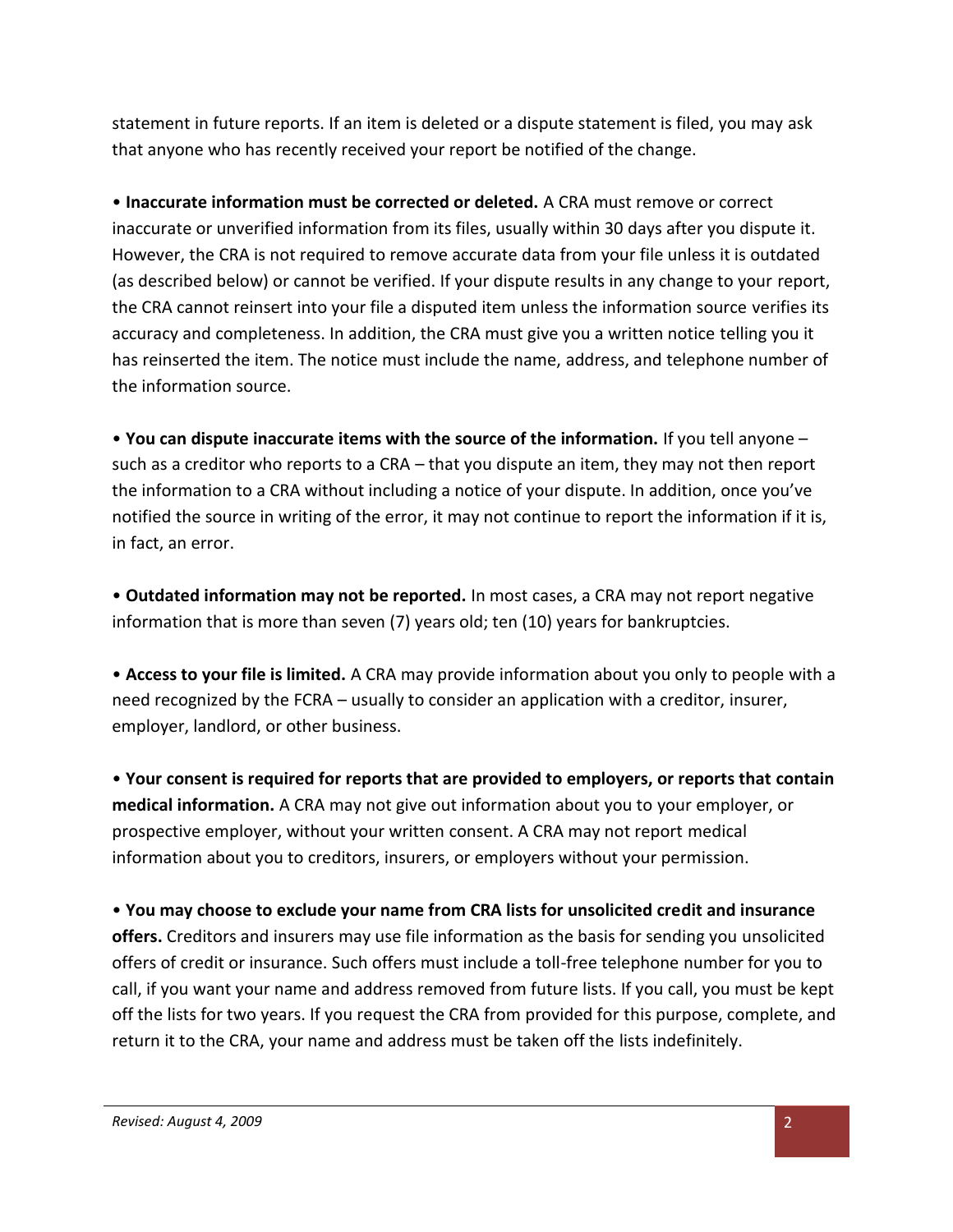• **You may seek damages from violators.** If a CRA, a user, or (in some cases) a provider of CRA data violates the FCRA, you may sue them in state or federal court. The Fair Credit Reporting Act gives several different federal agencies authority to enforce the FCRA:

## **For Questions or Concerns Regarding: Please Contact:**

CRAs, creditors, and others not listed below Federal Trade Commission Consumer Response Center, FCRA Washington, DC 20580 Phone: 202-326-3761 National banks, federal branches/agencies of foreign banks

Office of the Comptroller of the Currency Compliance Management, Mail Stop 6-6 Washington, DC 20219 Phone: 800-613-6743 Federal Reserve System member banks (except national banks and federal branches/agencies of foreign banks)

Federal Reserve Board Division of Consumer & Community Affairs Washington, DC 20551 Phone: 202-452-3693 Savings associations and federally-chartered savings banks

Office of Thrift Supervision Consumer Programs Washington, DC 20552 Phone: 800-842-6929

Federal credit unions National Credit Union Administrators 1775 Duke Street Alexandria, VA 2314 Phone: 703-518-6360

State-chartered banks that are not members of the Federal Reserve System Federal Deposit Insurance Corporation